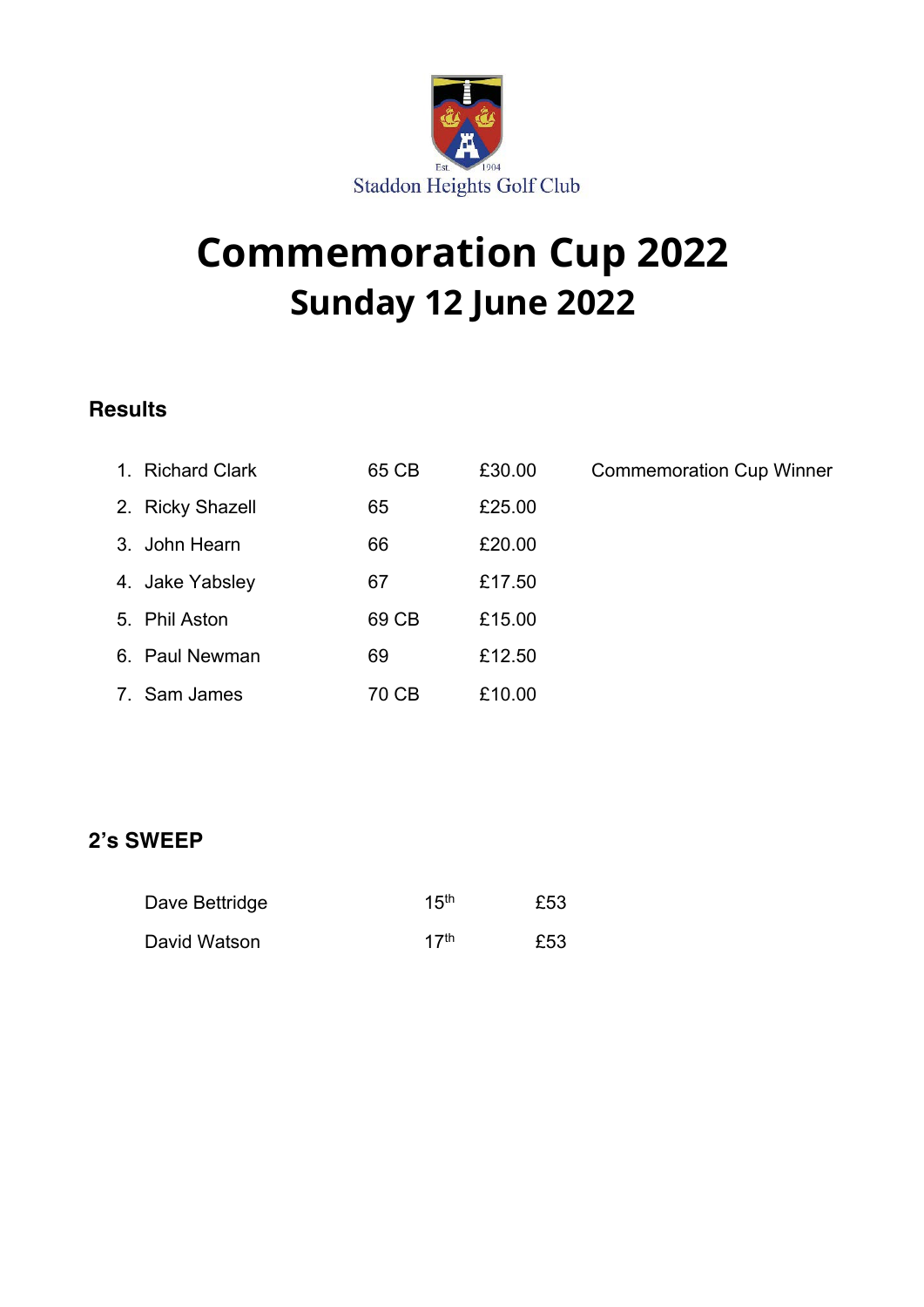### **STADDON HEIGHTS G.C.**

Competition Result Commemoration Cup (12/06/2022)

**Score Type:** Strokeplay

**Course/Tee:** Staddon Heights (White)

| <b>Pos</b> | <b>Name</b>            | <b>Gross</b> | Hcp              | <b>Nett</b> |
|------------|------------------------|--------------|------------------|-------------|
| 1          | <b>Richard Clark</b>   | 77           | 12               | 65          |
| 2          | <b>Ricky Shazell</b>   | 79           | 14               | 65          |
| 3          | John Hearn             | 85           | 19               | 66          |
| 4          | Jake Yabsley           | 89           | 22               | 67          |
| 5          | Phil Aston             | 76           | 7                | 69          |
| 6          | Paul Newman            | 81           | 12               | 69          |
| 7          | Samuel James           | 82           | 12               | 70          |
| 8          | Andrew Field           | 82           | 12               | 70          |
| 9          | David Chapman          | 80           | 10               | 70          |
| 10         | Andrew Binmore         | 79           | $\boldsymbol{9}$ | 70          |
| 11         | Kevin Mudge            | 84           | 13               | 71          |
| 12         | David King             | 80           | 9                | 71          |
| 13         | Ged King               | 83           | 11               | 72          |
| 14         | <b>Matthew Purnell</b> | 78           | 6                | 72          |
| 15         | Kieran Burley-Brown    | 75           | 3                | 72          |
| 16         | Mark Chapman           | 76           | 4                | 72          |
| 17         | Chris Hooper           | 89           | 17               | 72          |
| 18         | Neil Ryder             | 78           | 6                | 72          |
| 19         | Lee West               | 77           | $\mathbf 5$      | 72          |
| 20         | Jon Holwill            | 84           | 11               | 73          |
| 21         | Glen Turner            | 83           | 9                | 74          |
| 22         | Jeb Gay                | 78           | 4                | 74          |
| 23         | Matt Fishlock          | 95           | 21               | 74          |
| 24         | Alexander Kippen       | 77           | 3                | 74          |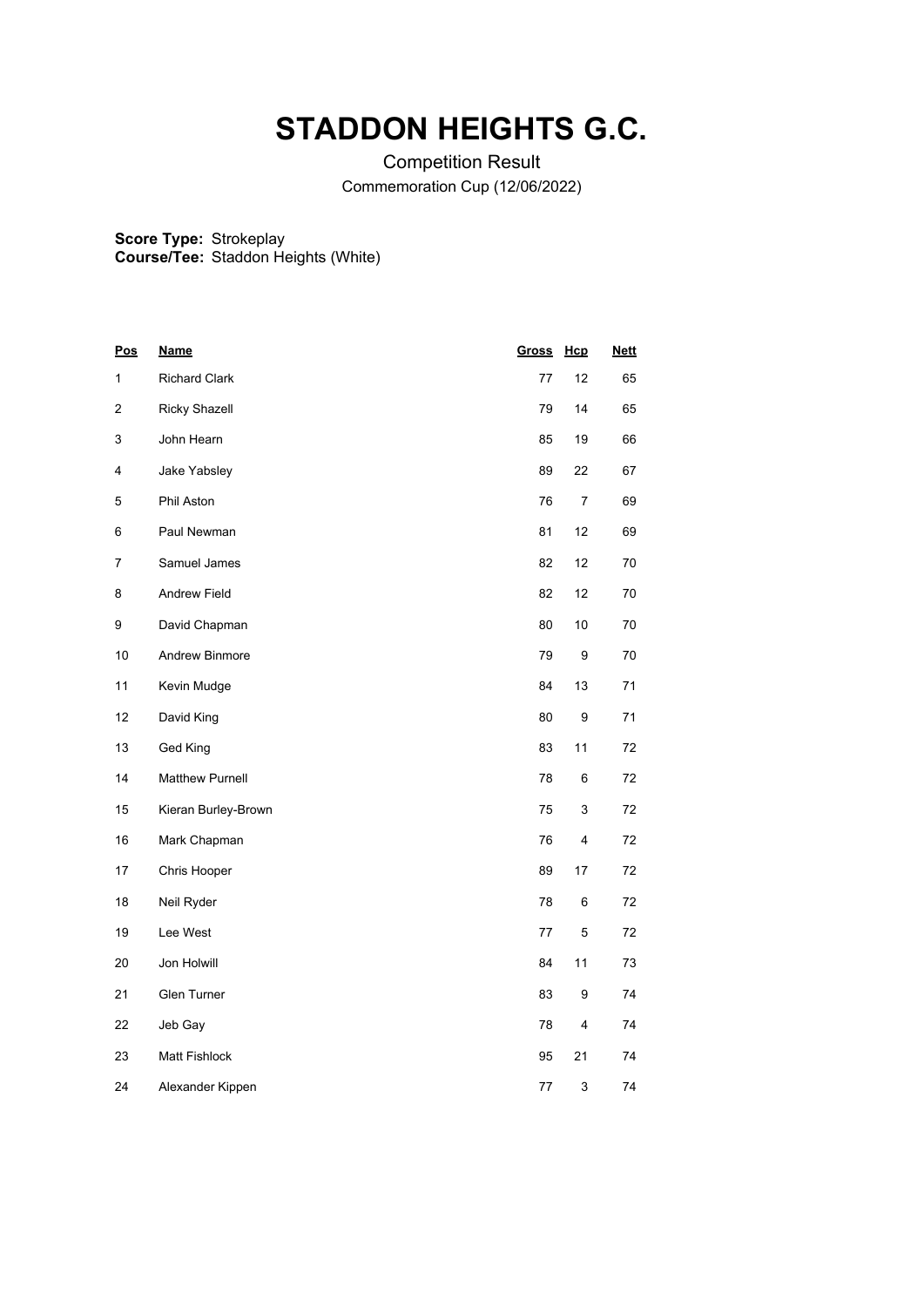| <u>Pos</u> | <b>Name</b>            | <b>Gross</b> | Hcp  | <b>Nett</b> |
|------------|------------------------|--------------|------|-------------|
| 25         | David Purnell          | 86           | 12   | 74          |
| 26         | Craig Howard           | 86           | 12   | 74          |
| 27         | Robert Brown           | 93           | 18   | 75          |
| 28         | Nick Jewell            | 85           | $10$ | 75          |
| 29         | Jeff Belcher           | 109          | 34   | 75          |
| 30         | David Watson           | 88           | 12   | 76          |
| 31         | Mark Nichols           | 89           | 12   | 77          |
| 32         | Tom Ryder              | 85           | 8    | 77          |
| 33         | Peter Colton           | 99           | 22   | 77          |
| 34         | Gareth Mitchell        | 81           | 4    | 77          |
| 35         | Dave Bettridge         | 88           | 10   | 78          |
| 36         | James Davis            | 86           | 8    | 78          |
| 37         | Ryan Jewell            | 83           | 5    | 78          |
| 38         | Ben Lisney             | 85           | 7    | 78          |
| 39         | Wesley Cullen          | 88           | 10   | 78          |
| 40         | <b>Bob Gibson</b>      | 98           | 20   | 78          |
| 41         | Adrian Tarsky          | 88           | 10   | 78          |
| 42         | Chris Harper           | 81           | 3    | 78          |
| 43         | Steve Kitchen          | 102          | 23   | 79          |
| 44         | Stephen Seymour        | 96           | 17   | 79          |
| 45         | <b>Matthew Binmore</b> | 91           | 12   | 79          |
| 46         | Marc Davis             | 103          | 22   | 81          |
| 47         | Chris Godiff           | 104          | 22   | 82          |
| 48         | Andy Fishlock          | 99           | 15   | 84          |
| 49         | Stephen Wyatt          | 96           | $10$ | 86          |
| 50         | lan Shannon            | 99           | 13   | 86          |
| 51         | Gareth Preston         | 108          | 19   | 89          |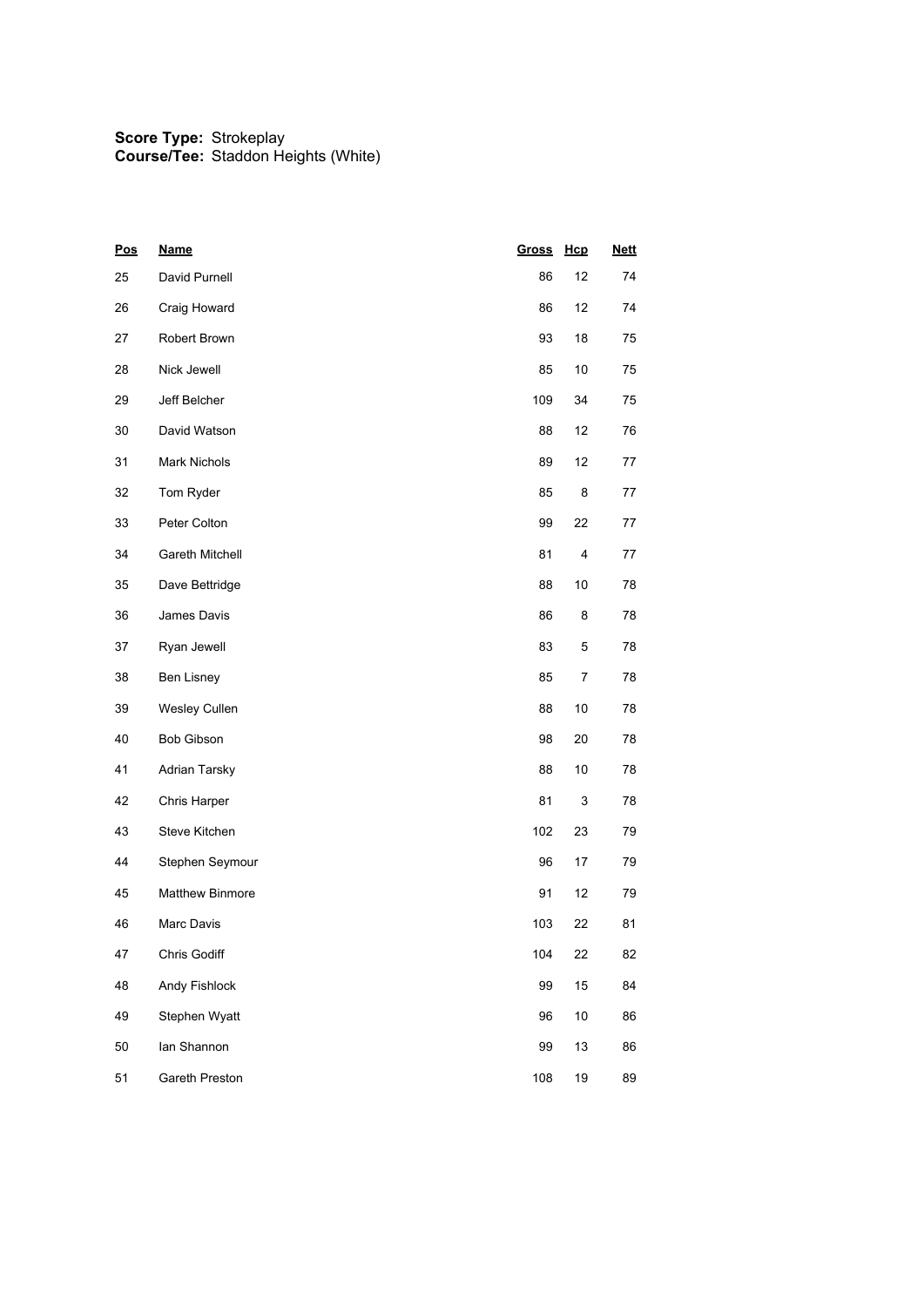**Score Type: Course/Tee:** Strokeplay Staddon Heights (White)

| <b>Pos</b> | Name            | Gross Hcp |        | <b>Nett</b> |
|------------|-----------------|-----------|--------|-------------|
| 52         | Patrick Dinmore |           | 104 14 | 90          |
| 53         | Michael Bray    | NR.       | 13     | <b>NR</b>   |